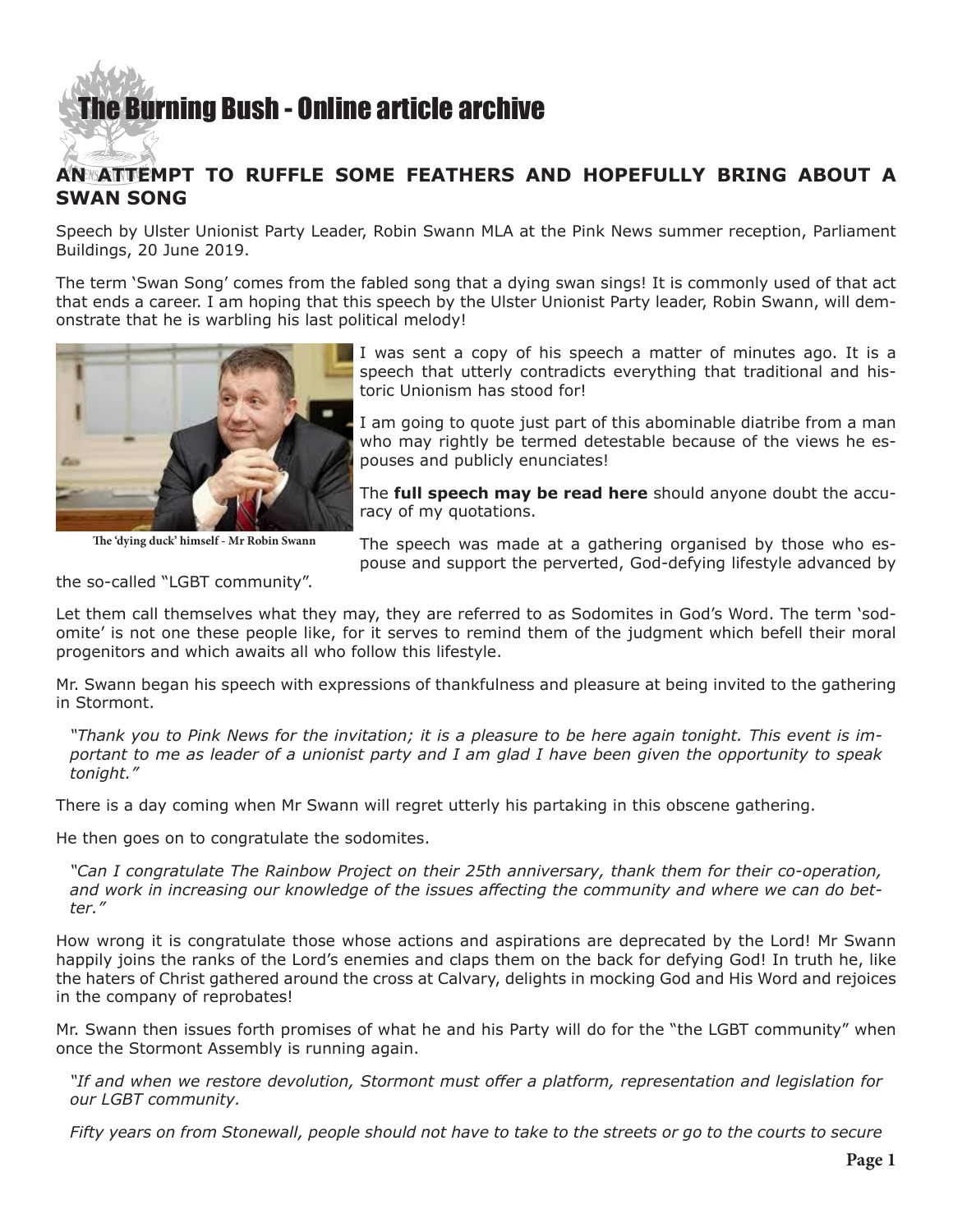## [The Bur](http://www.ivanfoster.net)ning Bush - Online article archive

*their basic rights.* 

*You must feel represented by democratic institutions that can and will deliver for you.*

*Tonight I want to focus on one area where my party wants to see change.*

*We believe that a new Assembly and Executive must grasp the nettle of the experience of LGBT youth in our schools and we call on other parties to join us in making this a priority for a new mandate.*

*When I spoke here last year, I reflected on the horrific statistics from surveys of LGBT youth in Northern Ireland:*

*2 out of 3 LGBT young people do not feel that school is the welcoming environment it should be.*

*3 out of 5 say they have had suicidal thoughts because of their sexual orientation and/or gender identity."*

Let every person, who professes faith in God and His eternal Word, see in the words of this fool the dreadful future he and his party plan for Ulster!

Any political institution, which may come into existence, and the Northern Ireland education system are, according to Mr Swann, going to be employed to advance in every way the wicked depravity of those who have thrown over the Word of God and seek to walk in the darkness that brought forth God's damnation and wrath upon the cities of the plain!

This stupid man has the shameless impudence to suggest that somehow the atmosphere within society is to blame for the suicidal tendencies of the sodomite community!

I challenge that. Those who throw over righteousness have none to blame but themselves for the misery that comes upon them. Proverbs 13:15 states: "The way of transgressors is hard." Earlier in the same book we read: "My son, forget not my law; but let thine heart keep my commandments: for length of days, and long life, and peace, shall they add to thee," Proverbs 3:1.

It is sin that brings misery to the sodomites of the world not the rightful abhorrence of their lifestyle by decent people who encounter them! I quote again from Proverbs. "Righteousness exalteth a nation: but sin is a reproach to any people," 14:44.

The future for Ulster is bleak, given that political opportunists such as Swann see the way forward is to jump on the "LGBT bandwagon"!

The DUP have already hitched their party to that bandwagon and they are now followed by the UUP. Of course, they are but following at the heels of Sinn Fein, the Alliance Party and the Green Party.

Apart from Jim Allister's Traditional Unionist Party, all the rest are tarred with the one brush!

Are not the words of the Saviour, when He warns of the flood of sodomite perversion sweeping the world in the days prior to His return, exceedingly significant for us to note?

Is not the time of His return drawing near and, thankfully, the judgment of the wickedness presently so much lauded by fools like Mr Swann?

Christian, please read and heed these words:

"In transgressing and lying against the LORD, and departing away from our God, speaking oppression and revolt, conceiving and uttering from the heart words of falsehood. And judgment is turned away backward, and justice standeth afar off: for truth is fallen in the street, and equity cannot enter. Yea, truth faileth; and he that departeth from evil maketh himself a prey: and the LORD saw it, and it displeased him that there